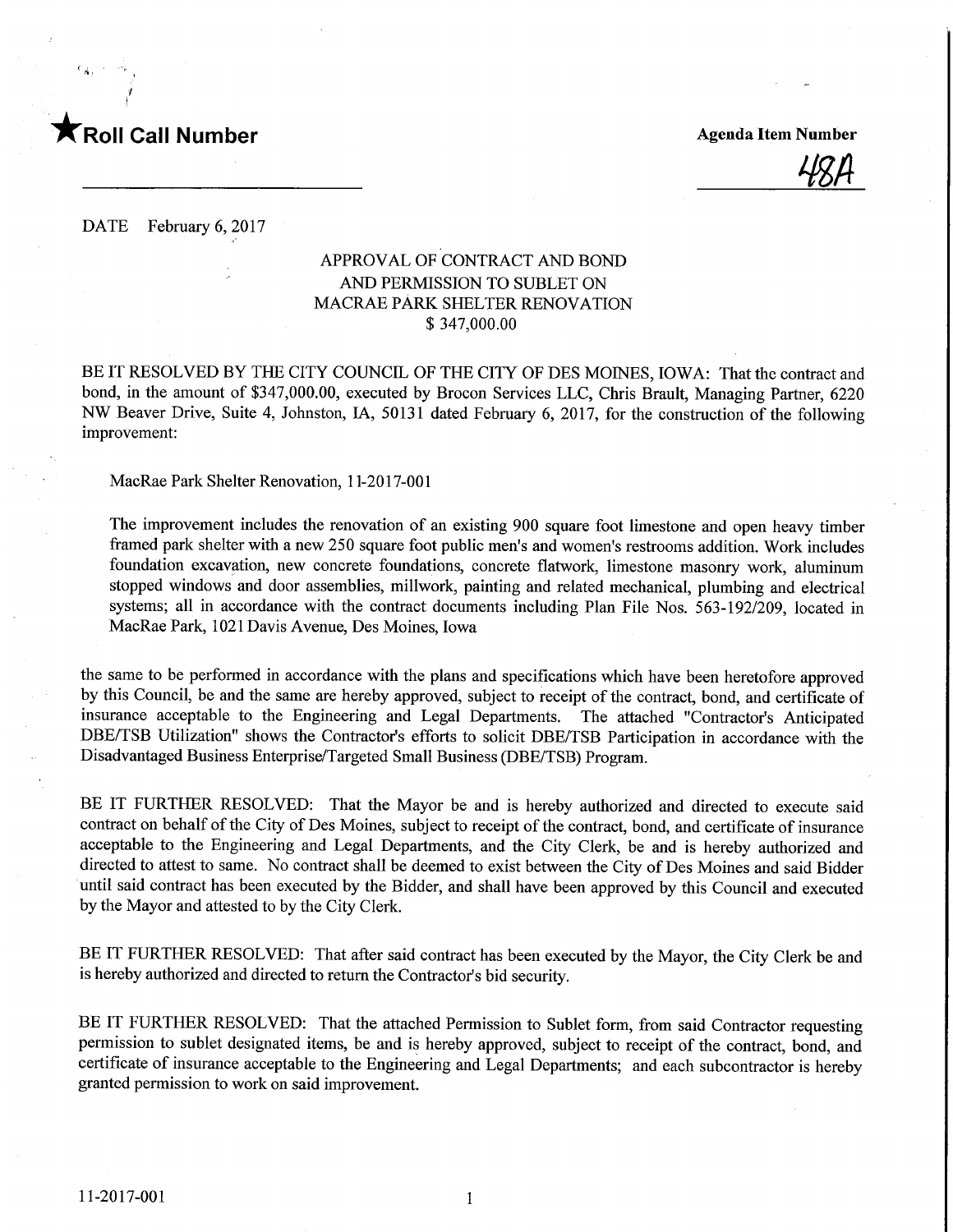

 $48A$ 

DATE February 6, 2017

BE IT FURTHER RESOLVED: That the Des Moines Finance Director is hereby authorized to encumber this contract amount against the funds as identified below, and to acquire Builder's Risk Insurance, if appropriate, for the above referenced improvement.

| (City Council Communication Number | 17.061 | attached) |
|------------------------------------|--------|-----------|
|                                    |        |           |

Moved by to adopt.

FORM APPROVED <u>Hathler Vanderbool</u><br>Kathleen Vanderpool

Deputy City Attorney

 $\approx$  $\overline{\mathcal{C}}$ ^—Funding Source: 2016-2017 CIP, Page Parks-10, Park Improvements, PK137, G. 0. Bonds

COUNCIL ACTION **COWNIE COLEMAN GATTO GRAY HENSLEY MOORE** WESTERGAARD TOTAL YEAS | NAYS | PASS | ABSENT MOTION CARRIED APPROVED Mayor

I, Diane Rauh, City Clerk of said City Council, hereby certify that at a meeting of the City Council, held on the above date, among other proceedings the above was adopted.

IN WITNESS WHEREOF, I have hereunto set my hand and affixed my seal the day and year first above written.